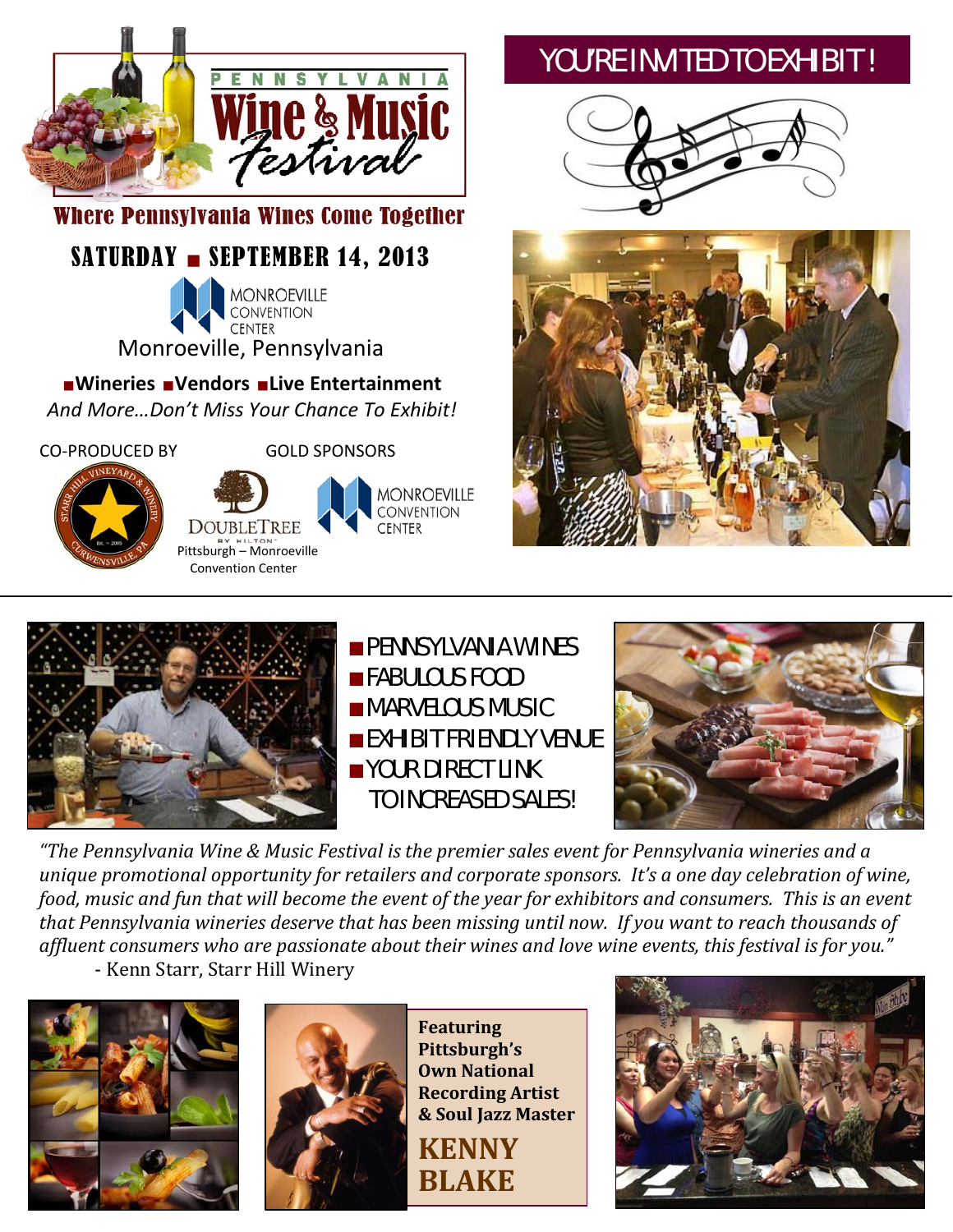

# GAIN DIRECT ACCESS TO THOUSANDS OF WINE LOVERS

### Where Pennsylvania Wines Come Together

Kelly Simon Event Management and Starr Hill Winery are proud to present the start of a new tradition in Western Pennsylvania.

The Pennsylvania Wine & Music Festival begins its annual flight on September 14, 2013 at the Monroeville Convention Center. The combined expertise of Kelly Simon's 31 years of show management and Kenn Starr's 50 years of family wine making and hundreds of tasting and sales events assures everyone of an outstanding Wine Festival.

Whether you market wine, food or related wine lifestyle products, the Pennsylvania Wine & Music Festival is the perfect place to meet thousands of affluent wine enthusiasts from the tri-state area.

### **PENNSYLVANIA WINES**

The Pennsylvania Wine & Music Festival will feature two sessions from 1:00 PM  $-$  4:00 PM and 5:00 PM  $-$  9:00 PM. Everyone who exhibits and attends will receive a commemorative Festival wine glass for hours of sampling and enjoying Pennsylvania's premium wines. We will also be featuring a People's Choice Award at the end of each session.

### **FABULOUS FOOD**

The Monroeville Convention Center / DoubleTree by Hilton™ will cater to any taste, from traditional wine-paired meals to a variety of casual hors d'oeuvres. Their award winning Chef and professional catering team are busy planning the ideal menu to complement the delicious selection of Pennsylvania wines.

### **MARVELOUS MUSIC**

The afternoon session will sizzle with smooth jazz and modern rhythm and blues from Pittsburgh's own "Soul Jazz Master", Kenny Blake. When the sun goes down, the music lights up the town as the evening session jams with more great tunes.

# OUR TARGETED ADVERTISING PROGRAM BRINGS QUALIFIED BUYERS TO YOU

### **NEWSPAPERS & MAGAZINES**

More than 300,000 subscribers will see our display advertising in 14 of the area's leading newspapers and magazines.

- 
- 
- 
- 
- 
- ■**Times Express**  ■**Murrysville Star**  ■**Penn Trafford Star** ■**Advisor** ■**Norwin Star** ■**Ligonier Echo** ■**Jeannette Spirit** ■**Independent‐Observer** ■**Pennysaver** ■**Times‐Sun** ■**Mount Pleasant Journal**
- ■**Tribune‐Review** ■**Post Gazette**  ■**Clipper Magazine**

### **BILLBOARDS**

Dynamic, full color billboards will appear on all major highways.

### **DIRECT MAIL**

A special invitation will be mailed to more than 10,000 wine lovers.

### **RADIO**

The local radio stations add excitement and interest with hundreds of commercials and on‐air ticket giveaways.

### **200 ROAD SIGNS**

Adding impact to the campaign, 200 brightly colored road signs will be placed at participating wineries, exhibitor's and sponsor's locations AND on all major routes and intersections leading to the event.

*PLUS FOUR WEEKS OF EMAIL BLASTS AND SOCIAL MEDIA MESSAGING!* **www.pawineandmusic.com**



### **WHO EXHIBITS?**

- ■Wineries ■Vineyards
- ■Specialty, Gourmet & Fresh Foods
- ■Wine Accessories
- ■Refrigeration & Wine Racks
- ■Serving Accessories
- ■Stemware & Decanters
- ■Wine Art & Preservation
- ■Kitchen Décor & Accessories
- ■Wine Classes & Schools
- ■Cooking Schools
- ■Tours, Travel & Recreation
- ■Gifts & Home Décor
- ■Retail & Corporate Businesses
- ■Home Based Businesses
- ■Financial Services
- ■*Your Business!*

### **WHO ATTENDS?**

- ■60% Females
- $-82%$  Are  $21 49$
- ■18% Are 50 And Older
- ■74% Spend \$12 \$24 For A Bottle Of Wine ■85% Make Other Purchases

# SMART MARKETING THAT WORKS!

The Festival is also being highly promoted by the following businesses and community organizations reaching thousands of customers directly:

- Monroeville Convention Center
- Doubletree By Hilton Hotel Pittsburgh
- Monroeville Convention Visitors Bureau
- ■Monroeville Chamber Of Commerce ■Websites
	- ■E-mail marketing
	- ■Facebook, Twitter and other social media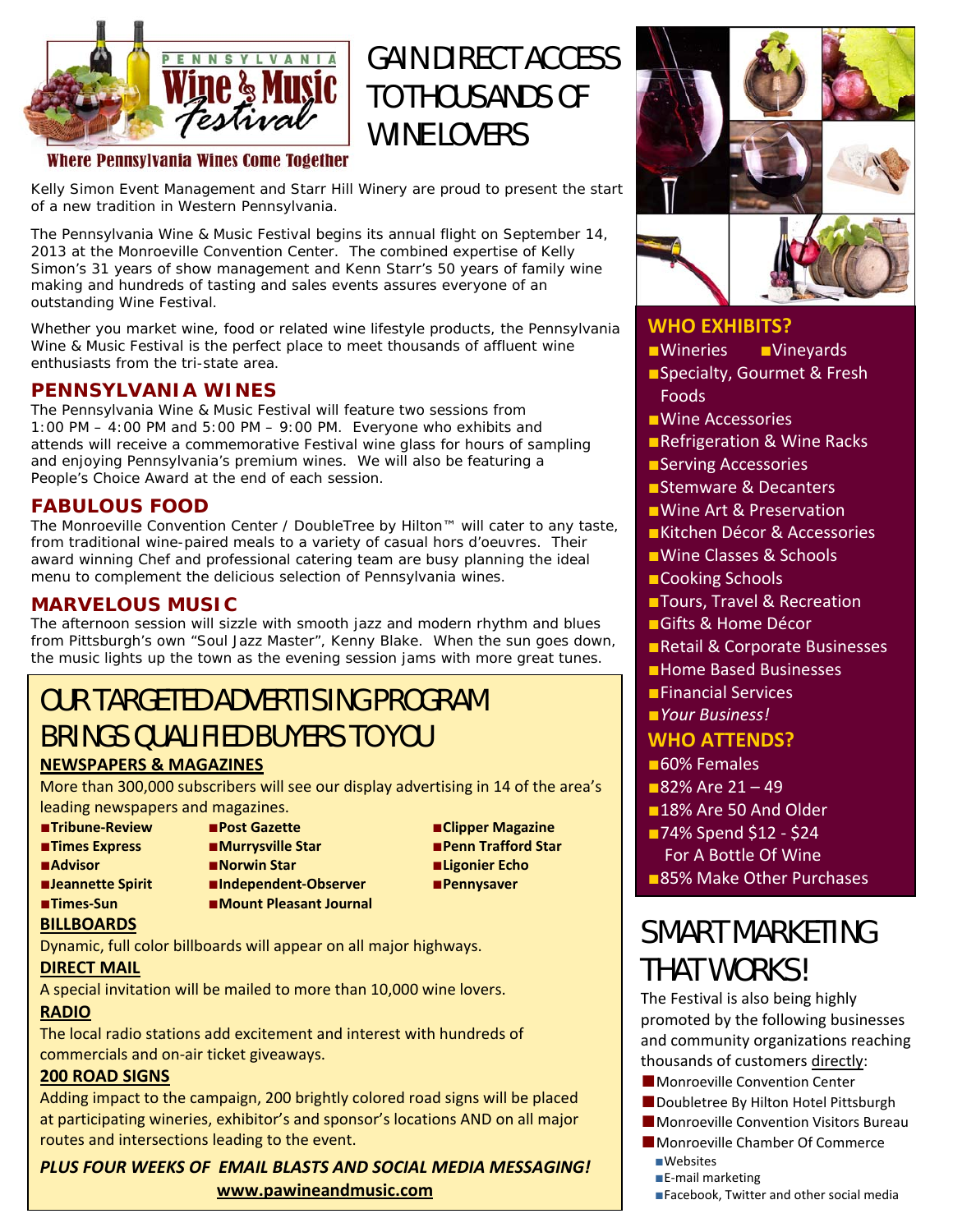

### **AN EVENT FRIENDLY VENUE**

The Monroeville Convention Center has earned the reputation of being the most exhibitor and consumer friendly venue in the tri-state area. It's located adjacent to the Doubletree By Hilton Hotel in the Monroeville Mall complex - one of the busiest shopping malls in the Pittsburgh market with over 180 stores.

- ■Free parking for 1,500 visitors ■Non-union and friendly staff
- ■Ground floor loading docks ■Carts available at no charge
- ■Drive in access to your booth ■Forklift available at no charge
- ■Only three miles from the PA Turnpike
- 
- 
- 



## **Here are the wineries who have committed to exhibit to date:**

| <b>WINERY</b>                      | <b>BOOTH</b> |  |
|------------------------------------|--------------|--|
| <b>Allegheny Cellars Winery</b>    | 101          |  |
| <b>Courtyard Winery</b>            | 520          |  |
| <b>Greenhouse Winery</b>           | 500          |  |
| <b>Kavic Winery</b>                | 107/109      |  |
| <b>Seven Mountains Winery</b>      | 506/508      |  |
| <b>Starr Hill Winery</b>           | 301/303      |  |
| <b>Stone Keep Winery</b>           | 420          |  |
| The Winery At Wilcox               | 320          |  |
| <b>Volant Mill Winery</b>          | 220          |  |
| <b>Walnut Hill Winery</b>          | 401          |  |
| <b>Wapiti Ridge Winery</b>         | 201/203      |  |
| <b>ONLY TWO MORE WINERY SPACES</b> |              |  |
| AVAILABLE - CALL NOW!              |              |  |

### **EXHIBIT SPACE**

**A Cost Effective Investment Provides Everything You Need...No Hidden Costs!!!**

### **EXHIBIT SPACE INCLUDES:**

- ‐ 8' High Backdrop And 3' High Side Drape
- ‐ (1) Table, Covered And Skirted
- ‐ (2) Chairs
- ‐ Company ID Sign
- ‐ Company Staff ID Badges
- ‐ Listing and Link On The Website
- ‐ Listing In The Show Program & Buyers Guide
- ‐ Free Parking
- ‐ 6 Privileged Guest Passes For Your Customers

### **EXHIBIT SPACE INVESTMENT**

| $10 \times 10^{-5}$ 250 | $10 \times 40$ \$ 800 |  |
|-------------------------|-----------------------|--|
| $10 \times 20$ \$ 450   | 20 x 20 S 800         |  |
| $10 \times 30$ \$ 640   |                       |  |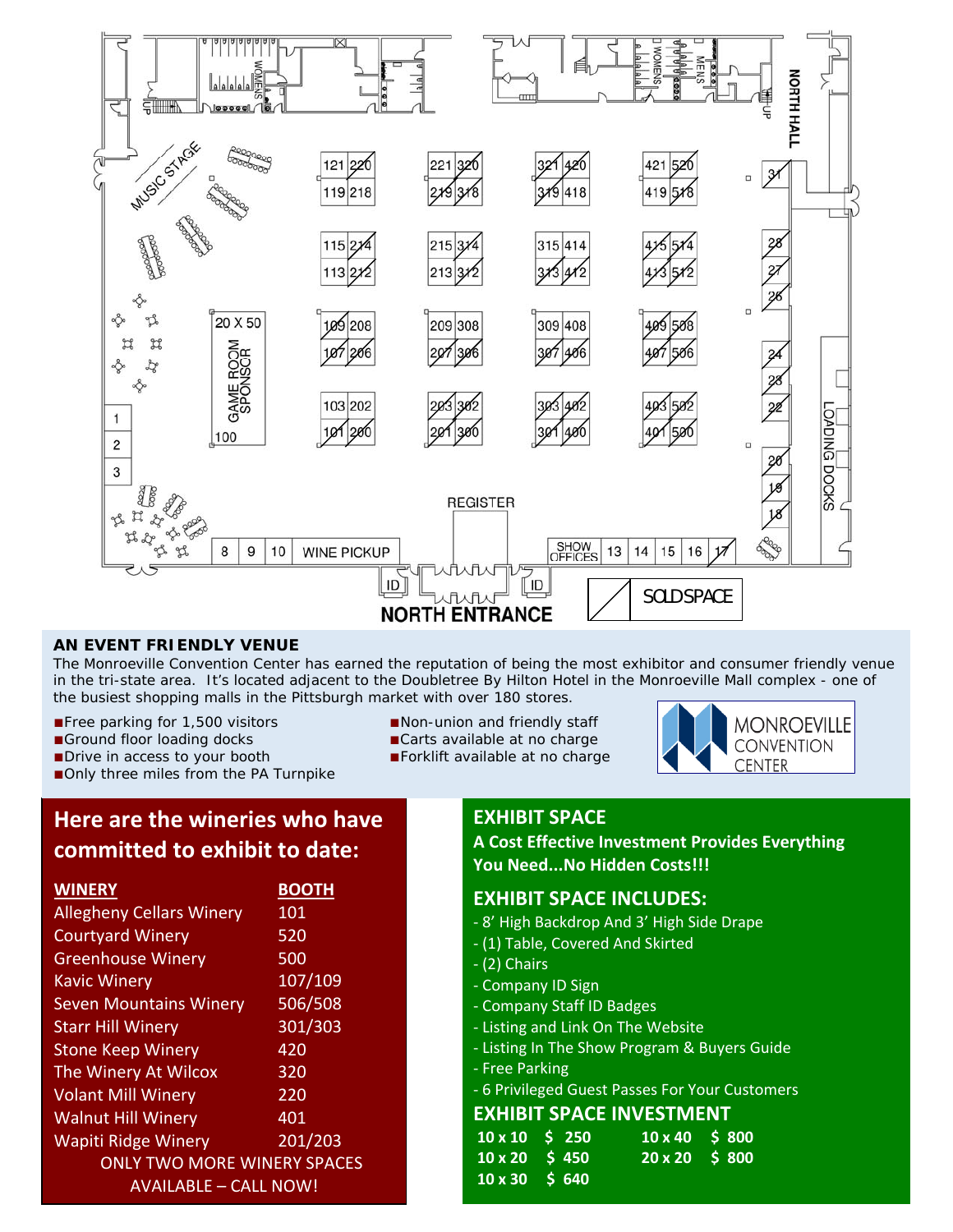

# Where Pennsylvania Wines Come Together

# **Saturday September 14, 2013 MONROEVILLE**<br>CONVENTION **CENTER** Monroeville, Pennsylvania First Session 1 PM – 4 PM Second Session 5 PM – 9 PM





### **‐ PREMIUM LEVEL SPONSORSHIPS ‐**

### **GOLD SPONSORS** ‐ \$2,000

### **‐ You will receive a 10' x 20' exhibit space**

- **‐ Your logo and sponsorship credit will appear as follows:**
	- In the display advertising in all newspapers and magazines
	- In multiple email blasts to a select group of attendees
	- On the cover of the full color attendee direct mail brochure
	- On every page of the website with a hyperlink to your homepage
	- On the cover of the Official Show Program & Buyers Guide
	- On the welcome signs at the entrance / Expo registration
	- On the television commercials

### **‐ You will receive live announcements as follows:**

- On the radio commercials
- On the music stage during both performances

### **‐ You will also receive the following benefits:**

- The opportunity to provide two banners for display at the entrance
- A full color, quarter page ad in the attendee direct mail brochure
- A full page ad in the Show Program & Buyers Guide
- 20 Privileged Guest Passes for your customers

### **WINE GLASS SPONSORS**‐ ONLY 2 AVAILABLE \$2,000

- **‐ You will receive a 10' x 20' exhibit space**
- **‐ Includes all Gold Sponsorship amenities**
- **‐ Your logo will appear on the Festival glasses**

### **AUTOMOTIVE SPONSOR**‐ ONLY 1 AVAILABLE \$2,000

- **‐ You will receive a 20' x 50' exhibit space**
- ‐ Includes all Gold Sponsorship amenities

### **PLACE YOUR COMPANY IN THE SPOTLIGHT WITH CORPORATE SPONSORSHIP!**





101 Mall Boulevard Monroeville, Pennsylvania, 15146

WINE & MUSIC FESTIVAL SPECIAL RATE / ROOM BLOCK \$69 PER NIGHT

> For Reservations Call 412-373-7300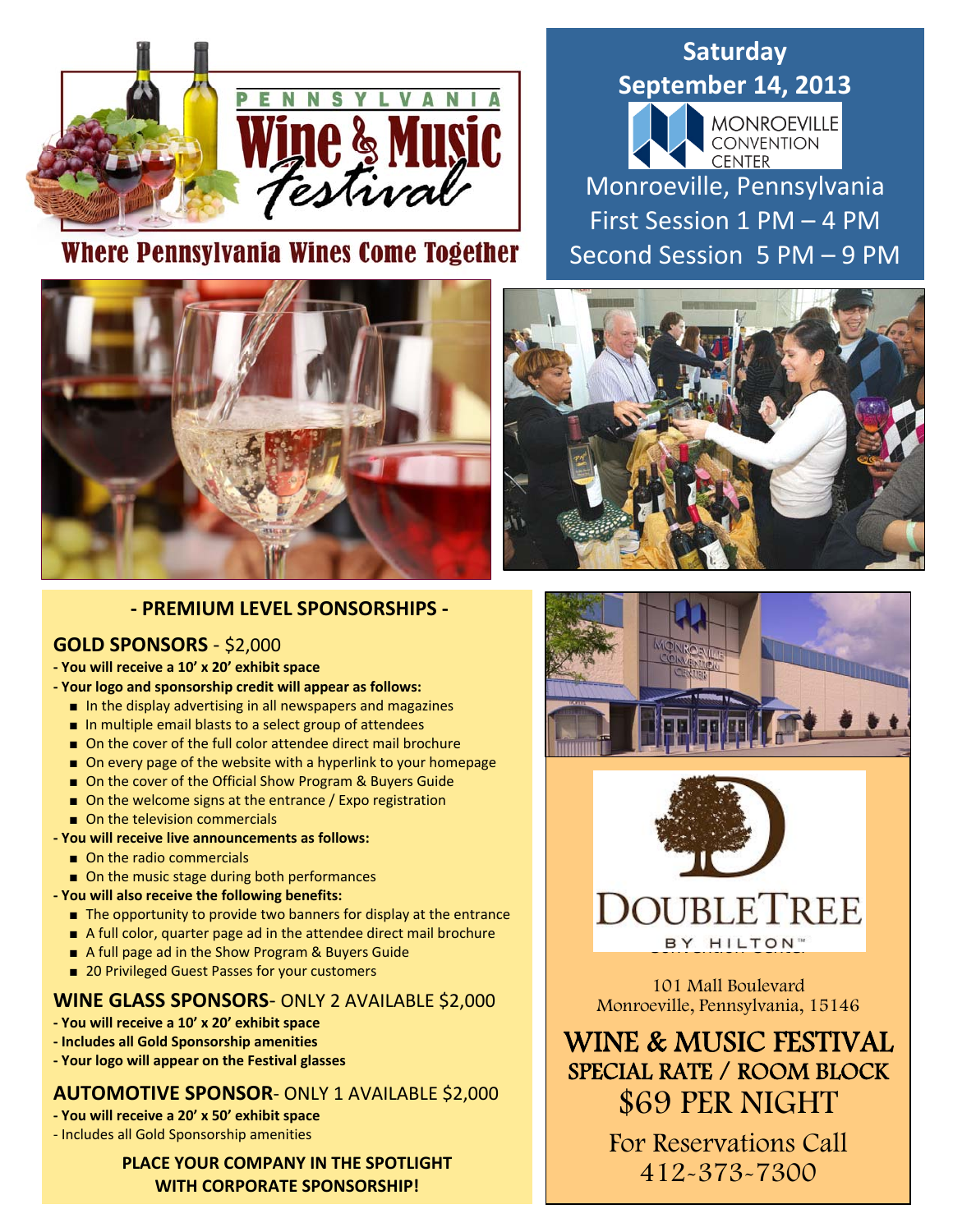| EVENT MANAGEMENT<br>645 East Pittsburgh Street, #357<br>Greensburg, PA 15601<br>Phone: 724-837-7979<br>Fax: 724-219-3570<br>kelly@SimonEventManagement.com                                                                                                                                                                                                                                                                                                                       | PENNSYLVANI<br>Testival<br>Where Pennsylvania Wines Come Together<br><b>SEPTEMBER 14, 2013</b><br><b>MONROEVILLE CONVENTION CENTER</b><br><b>MONROEVILLE, PA</b>                                                                                                                                                                                                                                                                                     | <b>Co-Produced By</b><br><b>VINEYARD</b><br>$Est. - 2005$                                                                                                                                                                                                                                                                                                                                                                                                                                                                  |
|----------------------------------------------------------------------------------------------------------------------------------------------------------------------------------------------------------------------------------------------------------------------------------------------------------------------------------------------------------------------------------------------------------------------------------------------------------------------------------|------------------------------------------------------------------------------------------------------------------------------------------------------------------------------------------------------------------------------------------------------------------------------------------------------------------------------------------------------------------------------------------------------------------------------------------------------|----------------------------------------------------------------------------------------------------------------------------------------------------------------------------------------------------------------------------------------------------------------------------------------------------------------------------------------------------------------------------------------------------------------------------------------------------------------------------------------------------------------------------|
|                                                                                                                                                                                                                                                                                                                                                                                                                                                                                  |                                                                                                                                                                                                                                                                                                                                                                                                                                                      |                                                                                                                                                                                                                                                                                                                                                                                                                                                                                                                            |
|                                                                                                                                                                                                                                                                                                                                                                                                                                                                                  |                                                                                                                                                                                                                                                                                                                                                                                                                                                      |                                                                                                                                                                                                                                                                                                                                                                                                                                                                                                                            |
|                                                                                                                                                                                                                                                                                                                                                                                                                                                                                  |                                                                                                                                                                                                                                                                                                                                                                                                                                                      |                                                                                                                                                                                                                                                                                                                                                                                                                                                                                                                            |
|                                                                                                                                                                                                                                                                                                                                                                                                                                                                                  | COMPANY DESCRIPTION (for YOUR FREE LISTING in Show Program & Buyers Guide)                                                                                                                                                                                                                                                                                                                                                                           |                                                                                                                                                                                                                                                                                                                                                                                                                                                                                                                            |
| <b>EXHIBIT SPACE – Check the size space(s) you are reserving:</b><br>$\sim$ 10 X 10 \$ 250<br>$10 \text{ X } 20 \ldots \ldots \ldots \ldots \quad $450$<br>$10 \text{ X } 30 \ldots \ldots \ldots \ldots \quad $640$<br>$10 \text{ X } 40 \ldots \ldots \ldots \ldots \text{ } $800$<br>CHOOSE YOUR PREFERRED BOOTH #<br>PRIZE BASKET (Please initial to agree)<br>5<br>Each WINERY is required to provide one<br>prize basket (minimum value \$100) for a<br>drawing / auction. | WE PROVIDE EXHIBIT SPACE<br><b>PRICING THAT INCLUDES</b><br><b>EVERYTHING YOU NEED.</b><br>AS ALWAYS, THERE ARE<br><b>NO HIDDEN COSTS.</b><br>- 8' High Backdrop & 3' High Side Drape<br>- (1) Table, Covered And Skirted<br>- (2) Chairs<br>- Company ID Sign<br>- Company Staff ID Badges<br>- Listing and Link On The Website<br>- Listing In The Show Program / Buyers Guide<br>- Free Parking<br>- 6 Privileged Guest Passes For Your Customers | 5<br><b>SPONSORSHIP</b><br>& ADVERTISING OPTIONS:<br>Gold Sponsor<br>\$2,000<br>Wine Glass Sponsor \$2,000<br>Automotive Sponsor<br>\$2,000<br><b>SHOW PROGRAM &amp; BUYERS GUIDE</b><br>(Distributed to attendees at both sessions)<br>- 14 Page Ad (4"w x 2.5"h)<br>\$100<br>$\frac{1}{2}$ /2 Page Ad (4"w x 5"h)<br>\$180<br>Full Page Ad (4"w x10"h)<br>\$350<br>_______ Inside Front Cover<br>\$400<br>Inside Back Cover<br>\$400<br><b>Back Cover</b><br>\$500<br><b>FESTIVAL SCHEDULE</b><br>Saturday, September 14 |
| AGREE _____________                                                                                                                                                                                                                                                                                                                                                                                                                                                              |                                                                                                                                                                                                                                                                                                                                                                                                                                                      | 1:00 PM $-$ 4:00 PM<br><b>First Session</b>                                                                                                                                                                                                                                                                                                                                                                                                                                                                                |
| <b>TOTALS</b>                                                                                                                                                                                                                                                                                                                                                                                                                                                                    | <b>PAYMENT TYPE:</b> ___Credit Card ___Check: Fax copy of check OR scan and email copy<br>of check as we process checks electronically -                                                                                                                                                                                                                                                                                                             | 4:00 PM - 5:00 PM - Refresh Hall<br>$5:00$ PM $-9:00$ PM<br><b>Second Session</b>                                                                                                                                                                                                                                                                                                                                                                                                                                          |
| I agree to have Simon Event Management charge my: ___MasterCard ___VISA ___Discover                                                                                                                                                                                                                                                                                                                                                                                              | you do not need to mail the check.                                                                                                                                                                                                                                                                                                                                                                                                                   | ------------------- FOR OFFICE USE ONLY --------------------                                                                                                                                                                                                                                                                                                                                                                                                                                                               |
|                                                                                                                                                                                                                                                                                                                                                                                                                                                                                  |                                                                                                                                                                                                                                                                                                                                                                                                                                                      | Date Received<br><b>Amount Received</b><br>__Credit Card ___ Check #_______________                                                                                                                                                                                                                                                                                                                                                                                                                                        |
|                                                                                                                                                                                                                                                                                                                                                                                                                                                                                  |                                                                                                                                                                                                                                                                                                                                                                                                                                                      |                                                                                                                                                                                                                                                                                                                                                                                                                                                                                                                            |

 **I understand that I have contracted for exhibit space by signing this contract. I understand that the final location will be determined by show management upon receipt of payment in full. The undersigned represents that he / she is fully authorized to execute and complete this contract and agrees to the rules and regulations on the reverse side of this contract.** 

**Authorized Signature\_\_\_\_\_\_\_\_\_\_\_\_\_\_\_\_\_\_\_\_\_\_\_\_\_\_\_\_\_\_\_\_\_\_\_\_\_\_\_\_\_\_\_\_\_\_\_** 

8